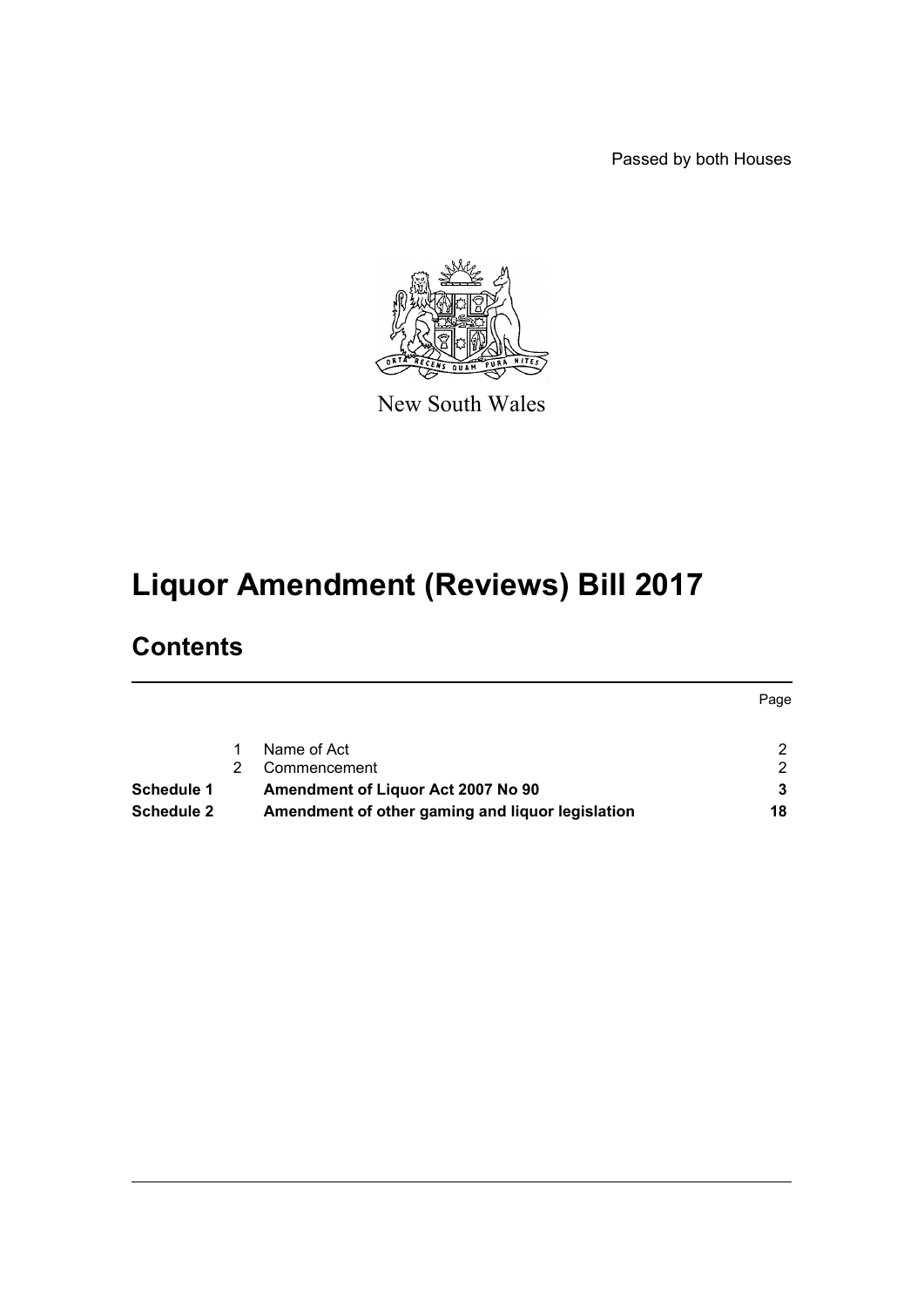*I certify that this public bill, which originated in the Legislative Assembly, has finally passed the Legislative Council and the Legislative Assembly of New South Wales.*

> *Clerk of the Legislative Assembly. Legislative Assembly, Sydney,* , 2017



New South Wales

# **Liquor Amendment (Reviews) Bill 2017**

Act No , 2017

An Act to amend the *Liquor Act 2007* following certain reviews of that Act; and for other purposes.

*I have examined this bill and find it to correspond in all respects with the bill as finally passed by both Houses.*

*Assistant Speaker of the Legislative Assembly.*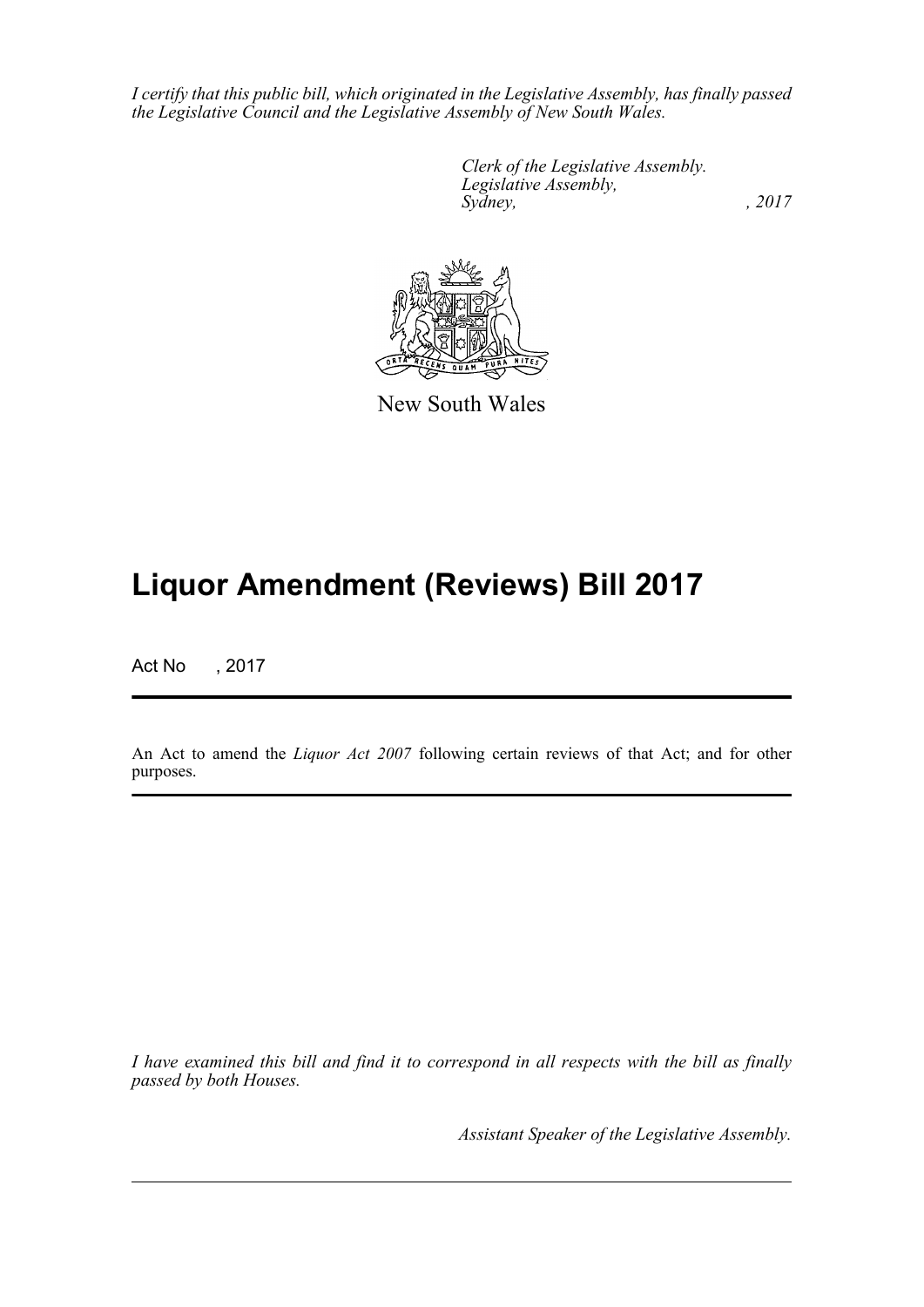#### <span id="page-2-0"></span>**The Legislature of New South Wales enacts:**

#### **1 Name of Act**

This Act is the *Liquor Amendment (Reviews) Act 2017*.

#### <span id="page-2-1"></span>**2 Commencement**

- (1) This Act commences on a day or days to be appointed by proclamation except as provided by subsection (2).
- (2) The following provisions of this Act commence on 1 July 2017:
	- (a) Schedule 1 [24] and [43],
	- (b) Schedule 2.1 [1]–[7],
	- (c) Schedule 2.2 [3] and [4],
	- (d) Schedule 2.3,
	- (e) Schedule 2.4.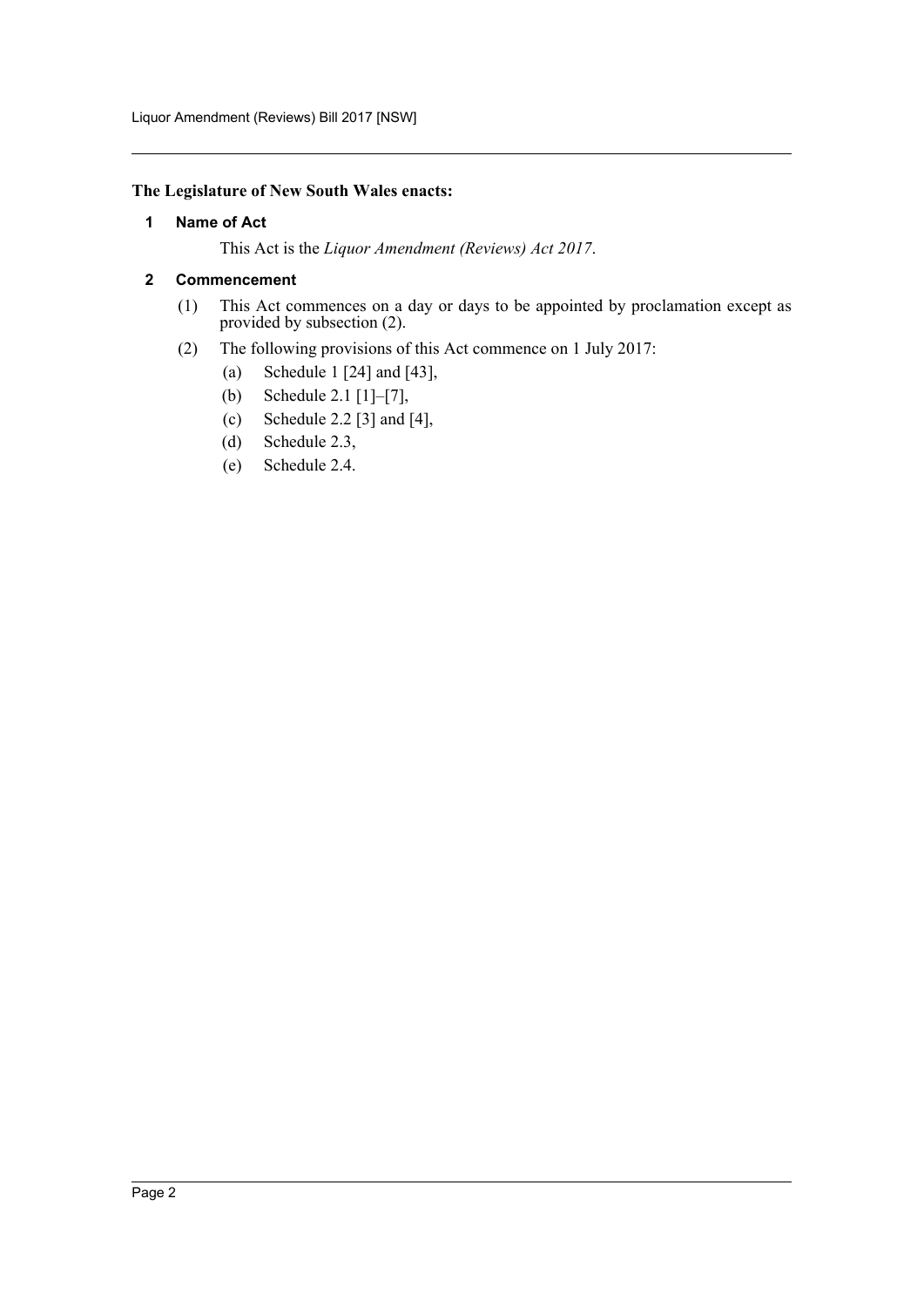## <span id="page-3-0"></span>**Schedule 1 Amendment of Liquor Act 2007 No 90**

## **[1] Section 4 Definitions**

Omit paragraph (c) of the definition of *manager* in section 4 (1). Insert instead:

(c) in the case of a high risk venue within the meaning of section 116B—a person appointed by the licensee, in accordance with licence conditions imposed by the regulations under section 116I, to be present in the venue in accordance with those conditions.

## **[2] Section 4 (1), definition of "Secretary"**

Omit "Trade and Investment, Regional Infrastructure and Services". Insert instead "Industry".

## **[3] Section 4A Meaning of "Kings Cross precinct"**

Omit section 4A (2).

## **[4] Sections 20B (2) and 49A (1), note**

Omit "freeze precinct" and "non-freeze precinct" wherever occurring. Insert instead "prescribed precinct" and "non-prescribed precinct", respectively.

## **[5] Section 20B Trading hours for small bars**

Omit section 20B (5).

## **[6] Part 4, Division 1A, heading**

Insert "**in prescribed precincts**" after "**authorisations**".

## **[7] Section 47A Definitions**

Omit section 47A (1), (2) and (2A). Insert instead:

(1) In this Division:

*freeze period* means the period ending on 1 June 2018 or such earlier or later date as may be prescribed by the regulations.

*subject premises* means any premises situated wholly or partly in a prescribed precinct.

(2) A regulation made after the substitution of this subsection by the *Liquor Amendment (Reviews) Act 2017* that extends the freeze period has effect only if it is made before the end of the freeze period.

## **[8] Section 47AB Premises excluded by regulations**

Omit "that are situated in a prescribed precinct".

## **[9] Section 47B Restrictions on granting new licences**

Omit section 47B  $(1)$  (e) and  $(2)$ .

## **[10] Section 47C**

Omit the section. Insert instead:

# **47C Restrictions on granting extended trading authorisations**

During the freeze period: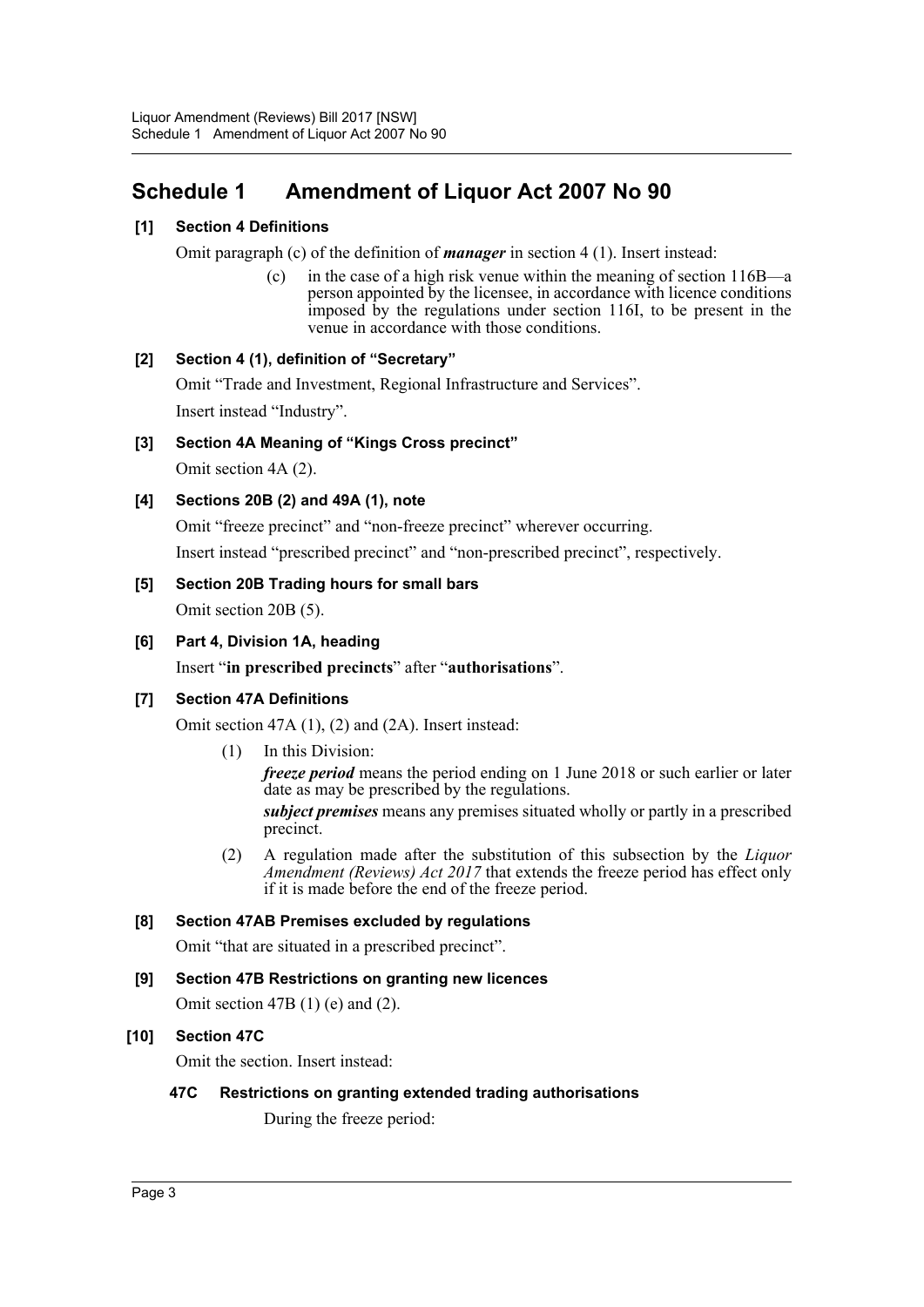- (a) an extended trading authorisation may only be granted in relation to subject premises if it authorises the sale or supply of liquor on the premises for a special occasion that takes place on a specified date and not on a regular basis, and
- (b) an extended trading authorisation applying to subject premises must not be varied so as to increase the trading hours of the premises.

#### **[11] Section 47D Restrictions on varying or revoking licence conditions**

Omit "This subsection does not, however, prevent the granting of an extended trading authorisation as referred to in section 47C (c)." from section 47D (1).

#### **[12] Section 47D (2)**

Omit the subsection. Insert instead:

(2) Without limiting the operation of subsection (1), the Authority must not, during the freeze period, take action under any other provision of this Act to vary or revoke the conditions to which a licence is subject, being a licence to which this section applies that is held in respect of subject premises, if the Authority is satisfied that the variation or revocation of the condition is likely to result in an increase in the patron capacity of the premises.

#### **[13] Section 47E Restrictions on granting authorisations under section 24 (3)**

Omit section 47E (2).

#### **[14] Sections 47F (1) and 47G (3)**

Omit "freeze precinct" wherever occurring. Insert instead "prescribed precinct".

#### **[15] Section 47F Restrictions on approving licence removals**

Omit section 47F (1) (e).

#### **[16] Section 47F (2) and (3)**

Omit the subsections. Insert instead:

(2) During the freeze period, the Authority must not approve the removal of an on-premises licence (other than an on-premises licence that relates to a public entertainment venue) or a producer/wholesaler licence to subject premises from premises that are not situated in the prescribed precinct in which the subject premises are situated if the Authority is satisfied that the patron capacity of the subject premises will be more than the patron capacity of the premises from which the licence would be removed.

#### (3) **Removal of licence between premises in same prescribed precinct**

During the freeze period, the Authority must not approve the removal of a licence, being a licence to which this subsection applies, to subject premises from other premises situated in the same prescribed precinct in which the subject premises are situated if the Authority is satisfied that the patron capacity of the subject premises will be more than the patron capacity of the premises from which the licence would be removed.

#### **[17] Section 47G Restrictions on changing boundaries of premises**

Omit section 47G (1). Insert instead:

(1) During the freeze period, the Authority must not change the specified boundaries (as referred to in section 94) of subject premises to which this subsection applies if the Authority is satisfied that the change in the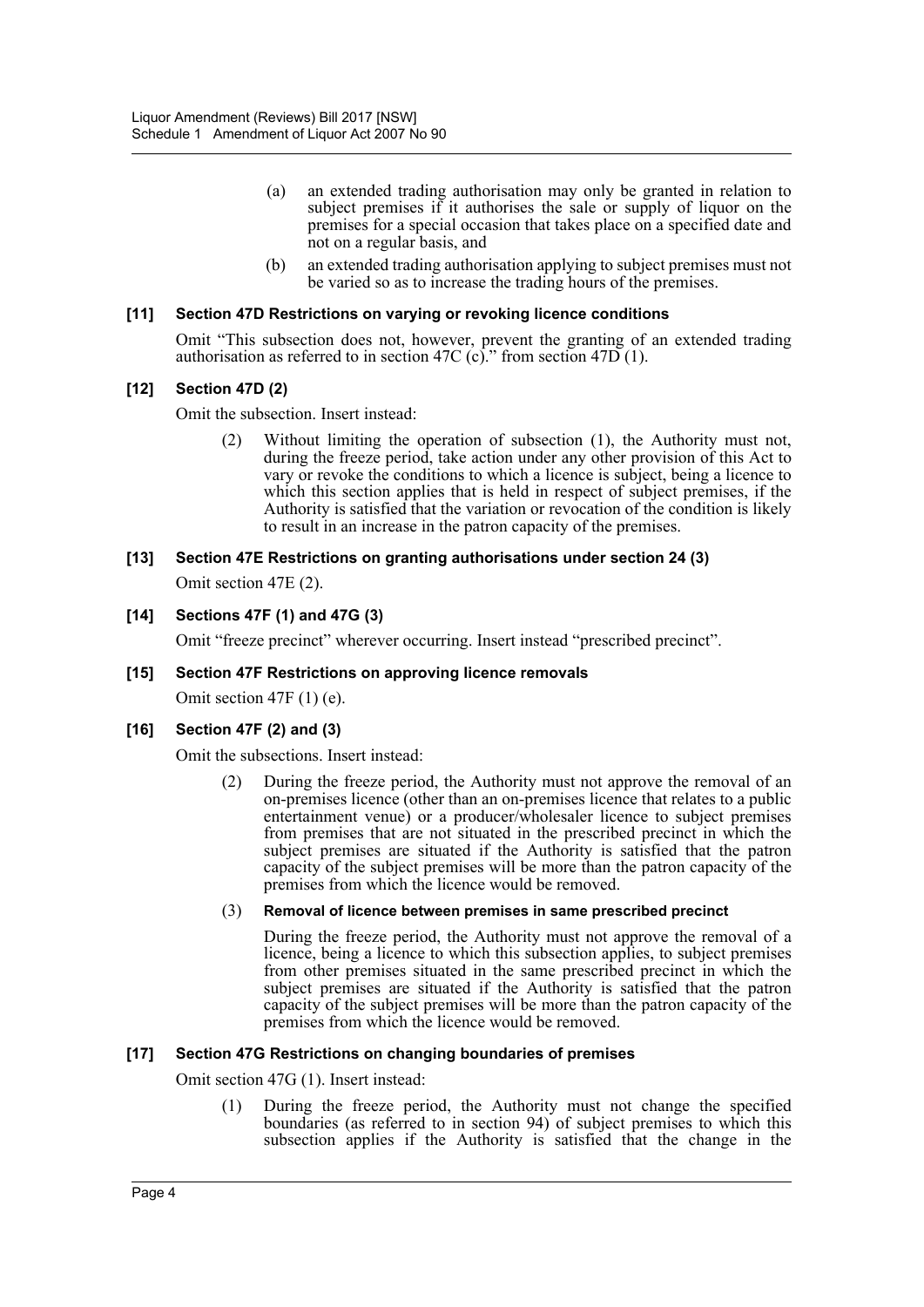boundaries of the premises is likely to result in an increase in the patron capacity of the subject premises.

#### **[18] Section 47H Restrictions on licence conditions imposed by Secretary**

Omit section 47H (1). Insert instead:

(1) During the freeze period, the Secretary must not, except in such cases as the Secretary considers appropriate, impose a condition on a licence, or vary or revoke any condition of a licence, being a licence to which this section applies that is held in respect of subject premises, if the Secretary is satisfied that the condition, or the variation or revocation of the condition, is likely to result in an increase in the patron capacity of the premises.

#### **[19] Section 47I Restrictions on granting development consent in relation to subject premises**

Omit section 47I (3). Insert instead:

(3) This section does not apply to or in respect of an application for development consent to carry out development on subject premises for the purposes of a restaurant.

## **[20] Section 47I (9)**

Omit the definition of *relevant introduction date*.

## **[21] Section 47J Regulations**

Omit section 47J (d).

#### **[22] Section 54 Secretary may impose, vary or revoke licence conditions**

Omit "116A or 116I in respect of a licence relating to premises in the Kings Cross precinct or a prescribed precinct, respectively" from section 54 (1AA).

Insert instead "116I in respect of a licence relating to premises in a prescribed precinct".

## **[23] Sections 54 (2) (b) (iii) and 152 (1) (n1)**

Omit "the Kings Cross precinct or" wherever occurring.

## **[24] Section 59 Removal of licence to other premises**

Omit "the Authority" from section 59 (7) (a). Insert instead "the Secretary".

# **[25] Section 91 Responsibilities and liabilities in relation to licensed premises**

Omit "sections 116A (2) (i) and" from section 91 (1A). Insert instead "section".

## **[26] Section 104 Person in bar area or certain other areas of hotel outside trading hours** Omit section 104 (2) (a). Insert instead:

(a) a resident of the hotel or an employee or agent of, or a person acting on behalf of, the hotelier, or

## **[27] Section 104 (5) (d)**

Omit the paragraph.

## **[28] Part 6, Division 3 Kings Cross precinct**

Omit the Division.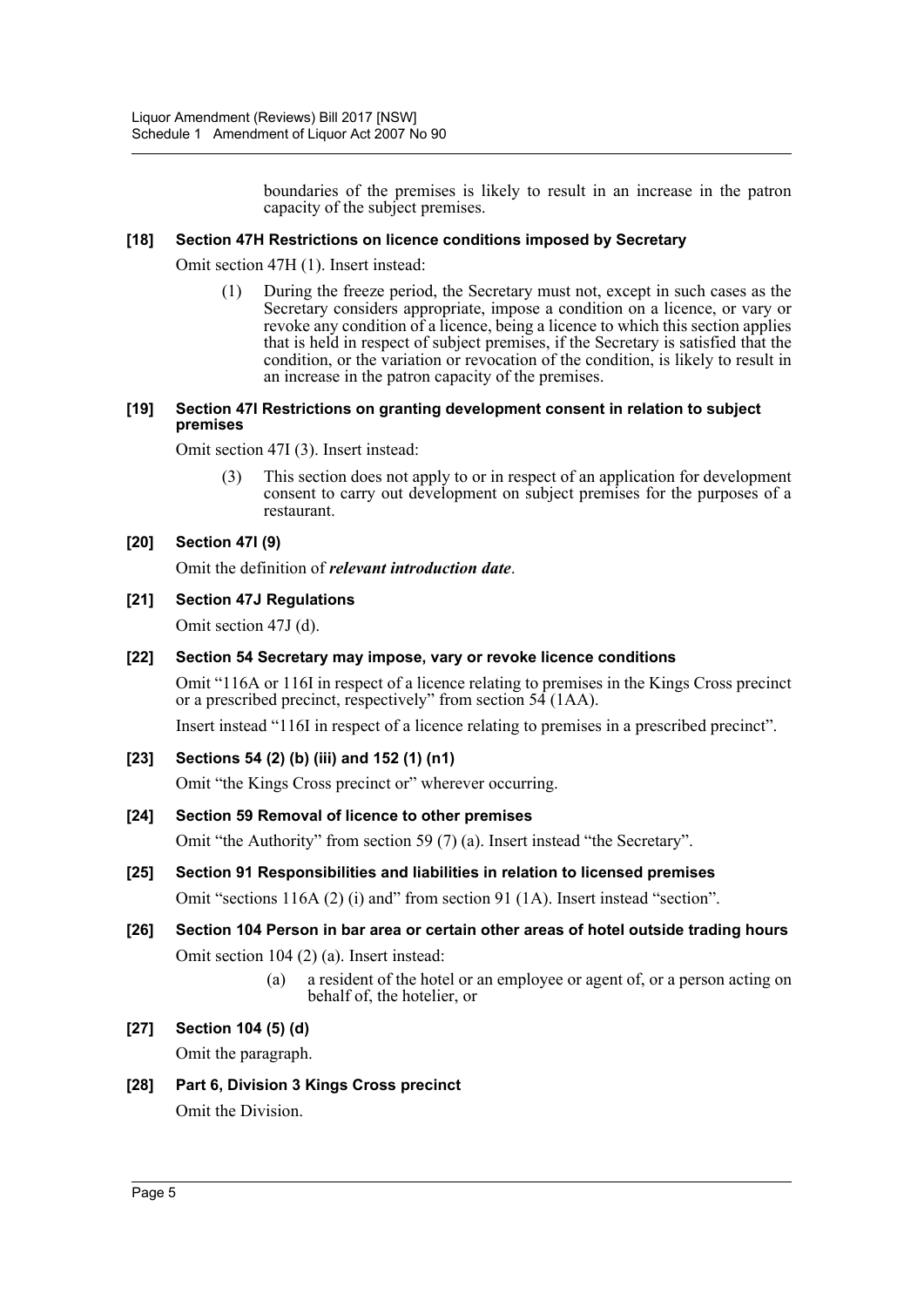#### **[29] Section 116B Interpretation**

Omit the definitions of *prescribed precinct* and *relevant licensed premises* from section 116B (1).

**[30] Section 116C Prescribed precincts** Omit section 116C (2).

## **[31] Section 116C (3) (a)**

Omit "(other than premises situated in the Kings Cross precinct)".

## **[32] Section 116C (4)**

Omit "An area". Insert instead "Except in the case of the Kings Cross precinct, an area".

#### **[33] Section 116C (4)**

Omit "the Office of Liquor, Gaming and Racing".

Insert instead "Liquor and Gaming NSW, Department of Industry".

**[34] Section 116E High risk venues—licence conditions relating to ID scanning**

Omit "Minister" from section 116E (7) and (10) wherever occurring.

Insert instead "Secretary".

## **[35] Section 116E (9)**

Omit the subsection. Insert instead:

(9) The Secretary may exempt the licensee of a high risk venue from the patron ID scanning requirement only if the Secretary is satisfied that the exemption is unlikely to result in an increase in the level of alcohol-related violence or anti-social behaviour or other alcohol-related harm in the prescribed precinct in which the high risk venue is situated.

#### **[36] Section 116F Temporary banning orders—licensed premises in prescribed precinct and adjacent precincts**

Omit "relevant" wherever occurring.

## **[37] Section 116F (6)**

Insert after section 116F (5):

(6) A reference in this section to licensed premises does not include a reference to a licensed restaurant that is not authorised to trade after midnight on any day of the week unless it is a high risk venue.

## **[38] Section 116G Long-term banning orders—high risk venues**

Insert "or" after "the licence," in section 116G (3) (a1) (ii).

## **[39] Section 116G (9)**

Omit the subsection. Insert instead:

- (9) In subsection  $(3)$  (a):
	- *public place* includes a place:
	- (a) of public resort open to or used by the public as of right, or
	- (b) for the time being: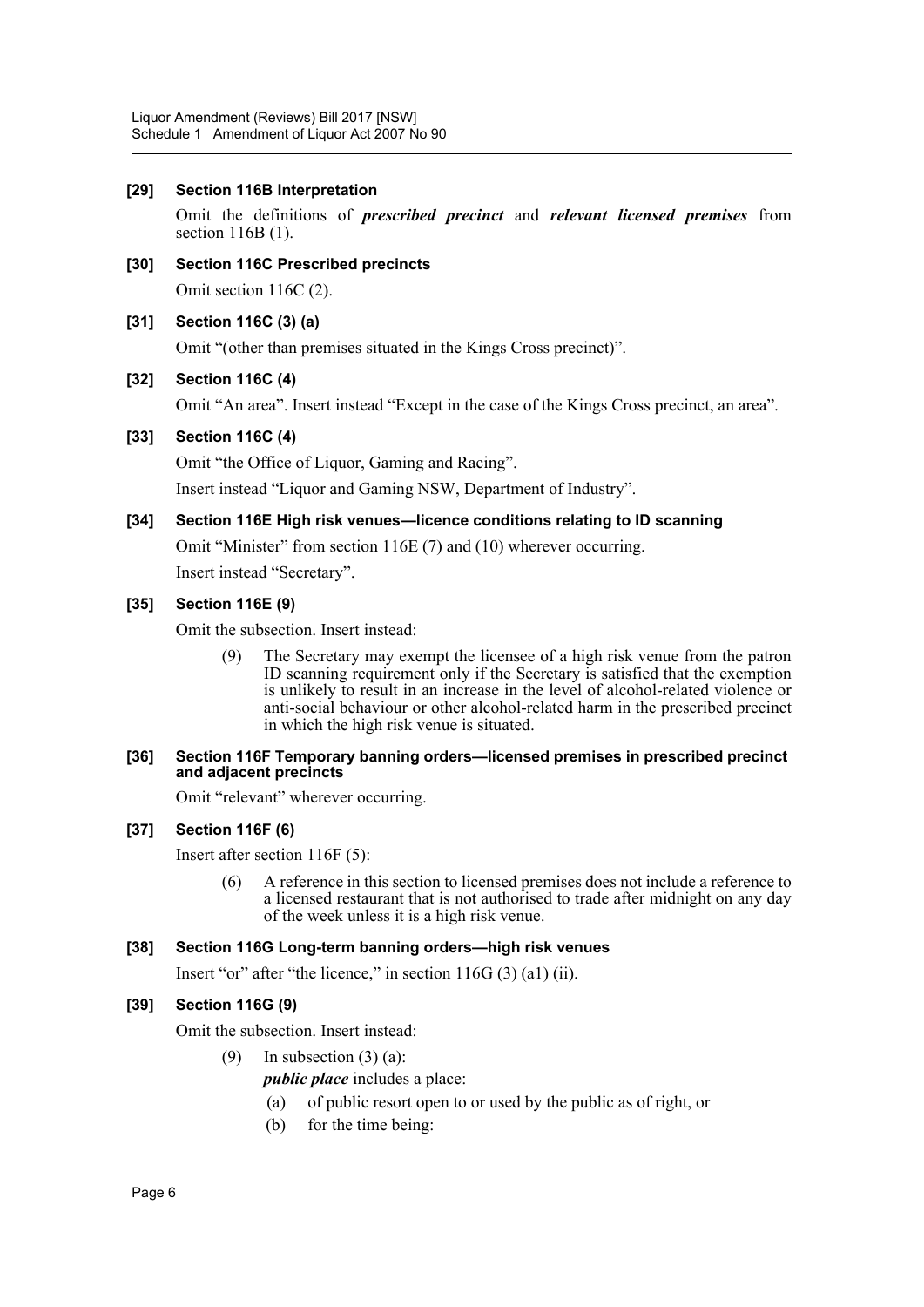- (i) used for a public purpose, or
- (ii) open to access by the public,

whether on payment or otherwise, or

(c) open to access by the public by the express or implied permission of the owner of the place, whether the place is or is not always open to the public.

*relevant premises* means any of the following:

- (a) licensed premises,
- (b) premises declared under section 3 of the *Restricted Premises Act 1943* to be premises to which Part 2 of that Act applies,
- (c) premises on which the activities of a criminal group (within the meaning of Division 5 of Part 3A of the *Crimes Act 1900*) are carried out.

#### **[40] Section 116I Regulatory controls for licensed premises in prescribed precincts**

Insert after section 116I (4):

(4A) The regulations may also authorise the Secretary to declare, by order in writing, any specified part of licensed premises situated in a prescribed precinct to be premises to which the conditions prescribed by the regulations under this section apply.

#### **[41] Section 130C Suspension of licence for first offence**

Omit "Secretary" wherever occurring. Insert instead "Authority".

#### **[42] Section 130F**

Insert after section 130E:

#### **130F Administrative review by NCAT of decision by Authority to suspend licence**

- (1) A licensee may apply to the Civil and Administrative Tribunal for an administrative review under the *Administrative Decisions Review Act 1997* of the decision by the Authority under section 130C to suspend the licence.
- (2) Part 2 of Chapter 3 of the *Administrative Decisions Review Act 1997* does not apply to an application to the Civil and Administrative Tribunal for an administrative review of a decision by the Authority under section 130C.

#### **[43] Section 141 Disciplinary powers of Authority**

Insert after section 141 (2):

(2A) Any monetary penalty or costs ordered to be paid under subsection (2) are payable to the Secretary.

#### **[44] Part 9A**

Omit the Part. Insert instead:

## **Part 9A Disciplinary action—3 strikes**

## **Division 1 Preliminary**

#### **144A Part 9 not affected**

This Part does not limit the operation of Part 9.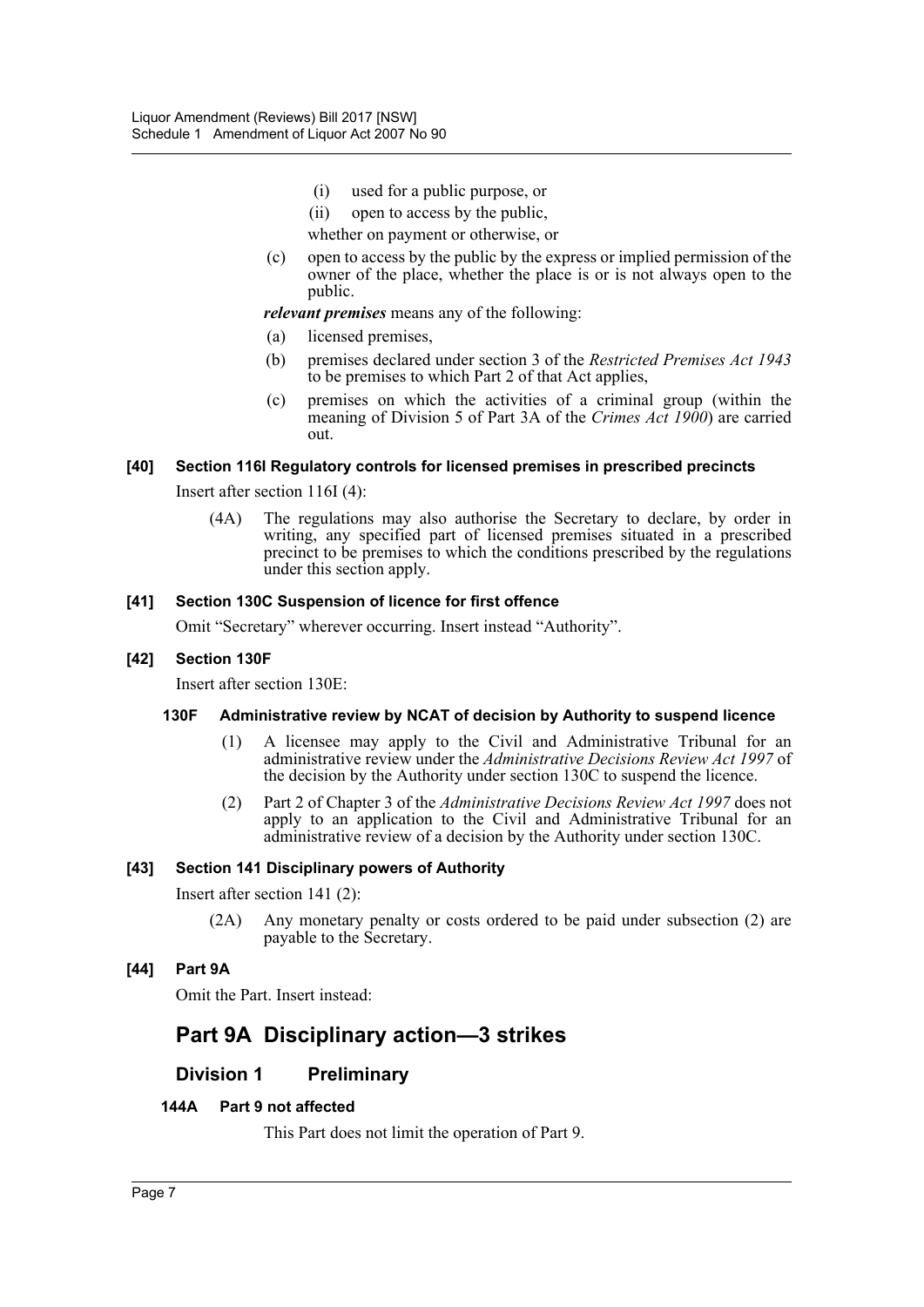#### **144B Definitions**

(1) In this Part:

*business owner*, in relation to a licence, means an owner of the business carried on under the licence.

*prescribed offence* means an offence against any of the following provisions of this Act or any other provision of this Act or the regulations that is prescribed by the regulations for the purposes of this definition:

- (a) section 9 (sale or supply of liquor contrary to licence), but only where the offence relates to the sale or supply of liquor on or in relation to licensed premises outside of the trading hours of the premises,
- (b) section 11 (2) (breach of licence conditions), but only in respect of a condition imposed under:
	- (i) Division 4 of Part 6, or
	- (ii) Division 2 or 3 of this Part, or
	- (iii) Schedule 4,

that restricts the trading hours of licensed premises or prohibits patrons from entering licensed premises at certain times,

- (c) section 73 (1) (a) or (b) (permitting intoxication or indecent, violent or quarrelsome conduct),
- (d) section 73 (2) (selling or supplying liquor to an intoxicated person),
- (e) section 74 (1) (b) or (2) (permitting the sale, possession or use of a prohibited plant or drug),
- (f) section 75 (3) (failure to comply with a direction given by the Secretary),
- (g) section 82 (6) (failure to comply with a short-term closure order),
- (h) section 84 (7) (failure to comply with a long-term closure order),
- (i) section 102A (2) (failure to comply with a notice issued by the Secretary).
- (i) section 117 (1), (2) or (8) (selling or supplying liquor to a minor or allowing such sale or supply),
- (k) section 149 (licensees and managers liable for act of employees etc) in respect of a contravention of section 73 (2), 75 (3) or  $117$  (1) or (2).

*remedial action* means any action that the Authority is authorised to take under section 144F, 144G or 144J.

*reviewable decision* means a decision (including a decision to impose a condition on a licence) made by the Authority under this Part.

(2) A reference in this Part to the licensee or manager of licensed premises includes a reference to a former licensee or manager of licensed premises.

#### **144C Committing prescribed offence**

- (1) For the purposes of this Part, a person commits a prescribed offence if:
	- (a) a court convicts the person for the offence (whether or not it imposes any penalty), or
	- (b) an amount is paid under a penalty notice in respect of the offence, or
	- (c) a penalty notice enforcement order under the *Fines Act 1996* is made against the person in respect of the offence.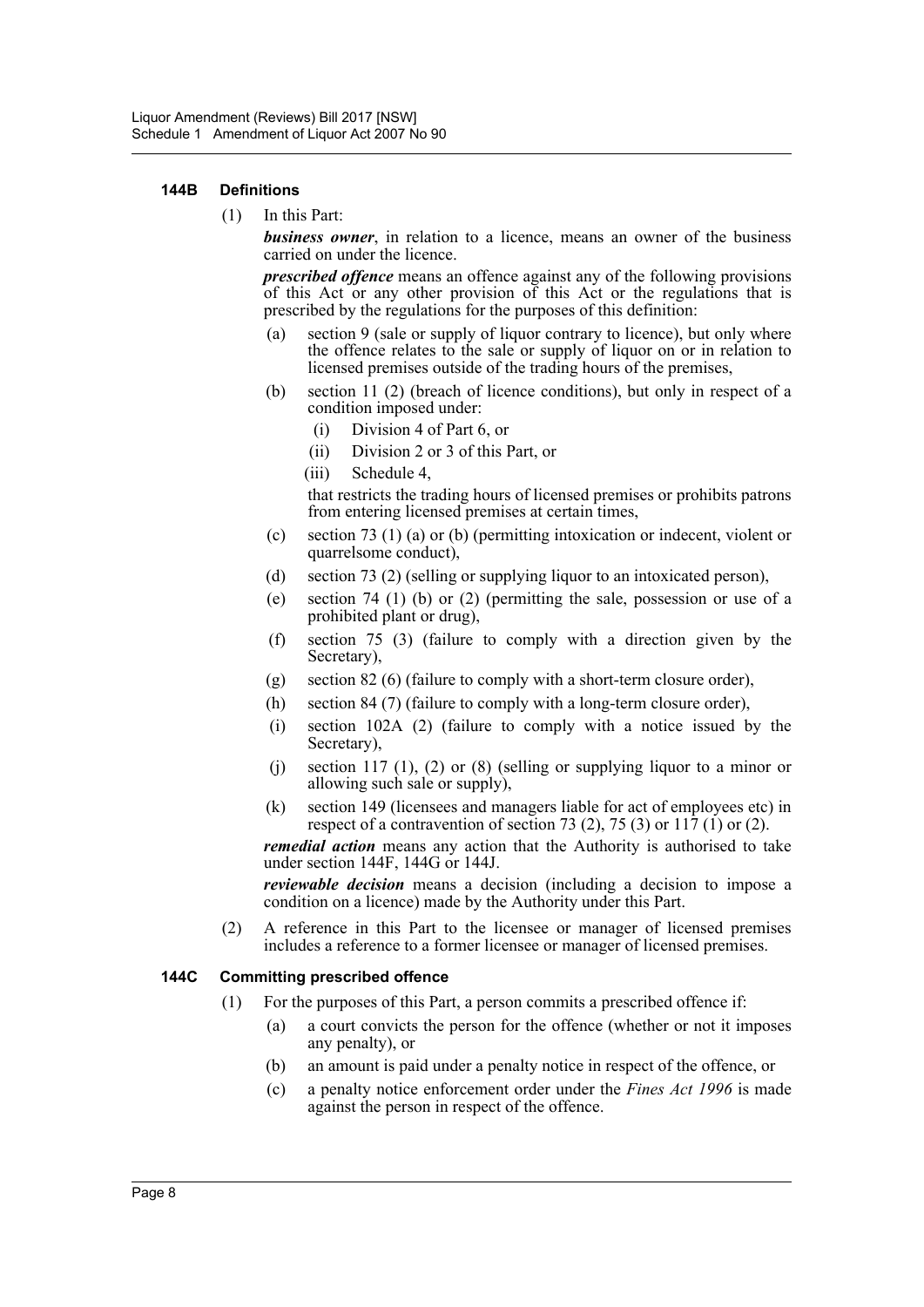- (2) However, if:
	- (a) the conviction is overturned on appeal, or
	- (b) the person elects, after an amount is paid under the penalty notice, to have the offence dealt with by a court, or
	- (c) the penalty notice, or the penalty notice enforcement order to the extent that it applies to the penalty notice, is withdrawn or annulled,

any strike under this Part that is based on the conviction, penalty notice or enforcement order is revoked and any remedial action taken as the result of the strike ceases to have effect.

(3) Prescribed offences that are committed in relation to a particular licence or licensed premises within a single 24 hour period are taken, for the purposes of this Part, to be a single prescribed offence.

#### **Division 2 Strikes incurred by licensees or managers of licensed premises other than club premises**

#### **144D Division does not apply to club premises**

A reference in this Division to licensed premises does not include a reference to club premises.

#### **144E Strikes incurred by licensees or managers of licensed premises**

- (1) A first strike is incurred by a person who is the licensee or manager of licensed premises if:
	- (a) the person commits a prescribed offence, and
	- (b) no other strike is in force against the person when the offence was committed, and
	- (c) the Authority decides to impose the first strike because of the seriousness of any harm that may have resulted from, or been associated with, the commission of the offence.
- (2) A second strike is incurred by a person who is the licensee or manager of licensed premises if:
	- (a) the person commits a prescribed offence, and
	- (b) 1 strike was in force against the person when the offence was committed, and
	- (c) the Authority decides to impose the second strike because of the seriousness of any harm that may have resulted from, or been associated with, the commission of the offence.
- (3) A third strike is incurred by a person who is the licensee or manager of licensed premises if:
	- (a) the person commits a prescribed offence, and
	- (b) 2 strikes were in force against the person when the offence was committed, and
	- (c) the Authority decides to impose the third strike after taking the following into account:
		- (i) the seriousness of any harm that may have resulted from, or been associated with, the commission of the offence,
		- (ii) any other matter that may be prescribed by the regulations.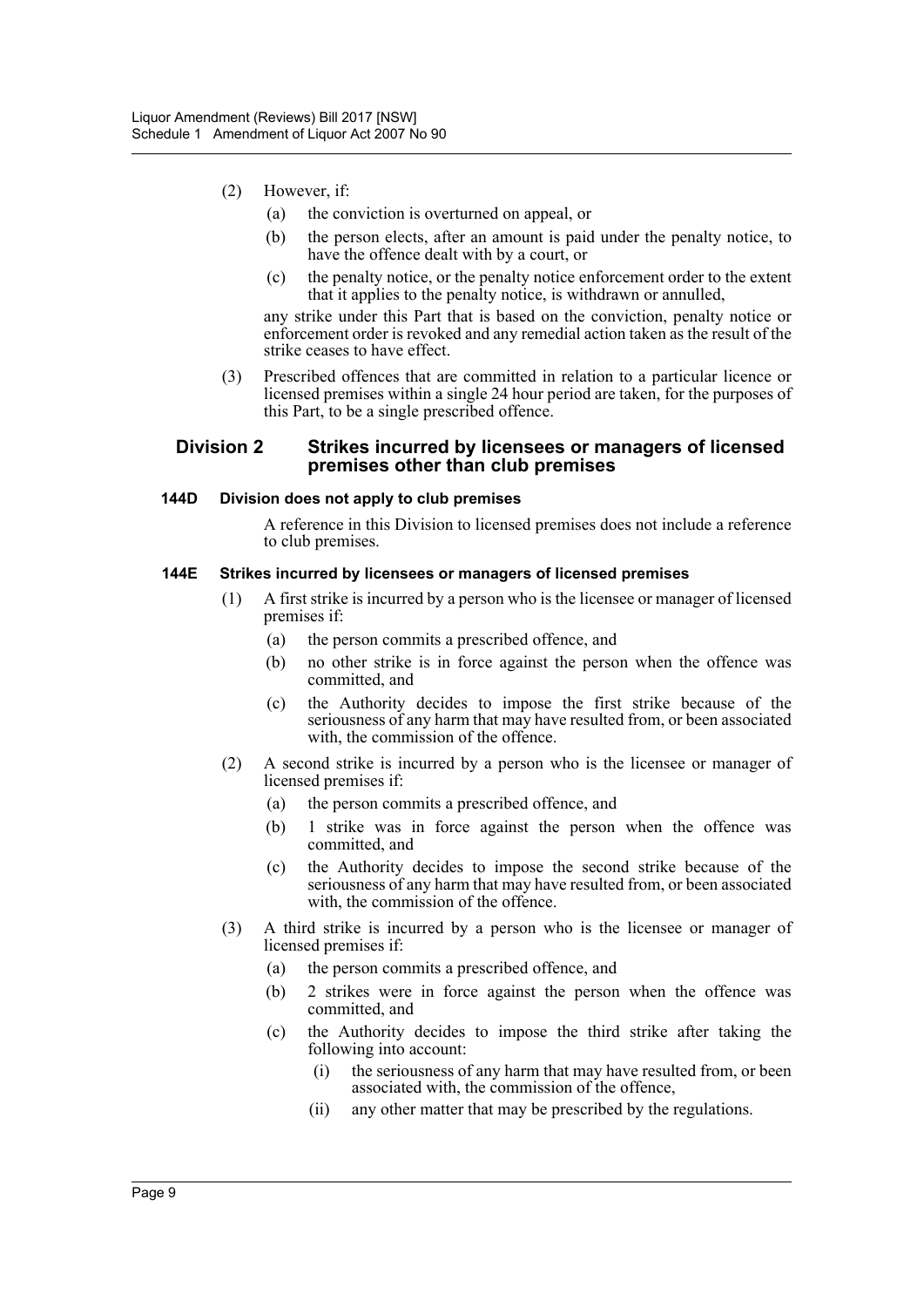#### **144F Remedial action against licensee or manager of licensed premises**

- (1) If the licensee or manager of licensed premises incurs 1 strike that is in force, the Authority may, by order in writing, require the person to undertake such courses of training or instruction as the Authority considers appropriate for the purposes of managing or reducing the risks that contributed to the commission of the prescribed offence in respect of which the strike was incurred.
- (2) If the licensee or manager of licensed premises incurs 2 strikes that are in force, the Authority may do any one or more of the following:
	- (a) take any action specified in subsection (1),
	- (b) reprimand the person,
	- (c) order the person to pay, within the time specified in the order, a monetary penalty not exceeding 5 penalty units.
- (3) If the licensee or manager of licensed premises incurs 3 strikes that are in force, the Authority may do any one or more of the following:
	- (a) take any action specified in subsection (1) or (2),
	- (b) by order in writing, disqualify (permanently or for a specified period) the person from being the licensee or manager of any licensed premises.
- (4) Any monetary penalty ordered to be paid under this section is payable to the Secretary.

#### **144G Remedial action—imposition of licence conditions**

#### (1) **Remedial action for 1 strike**

If a person who is the licensee or manager of licensed premises incurs 1 strike that is in force, the Authority may impose conditions on the licence that relate to any one or more of the following:

- (a) the use of plans of management and incident registers in respect of the licensed premises,
- (b) the prohibition of the use of glass or other breakable containers on the licensed premises.
- (c) the engagement of persons to promote the responsible service of alcohol on the licensed premises,
- (d) the notification of persons, by the licensee, that the strike has been incurred,
- (e) any other matter that may be prescribed by the regulations.

## (2) **Remedial action for 2 strikes**

If a person who is the licensee or manager of licensed premises incurs 2 strikes that are in force, the Authority may impose conditions on the licence that relate to any one or more of the following:

- (a) in the case where the licence is held by a corporation—the persons who may be appointed as a manager of the licensed premises,
- (b) the implementation of security measures in respect of the licensed premises,
- (c) the prohibition of the sale or supply of liquor on the licensed premises before 10 am or after 11 pm (or both),
- (d) the prohibition of patrons entering the licensed premises at certain times,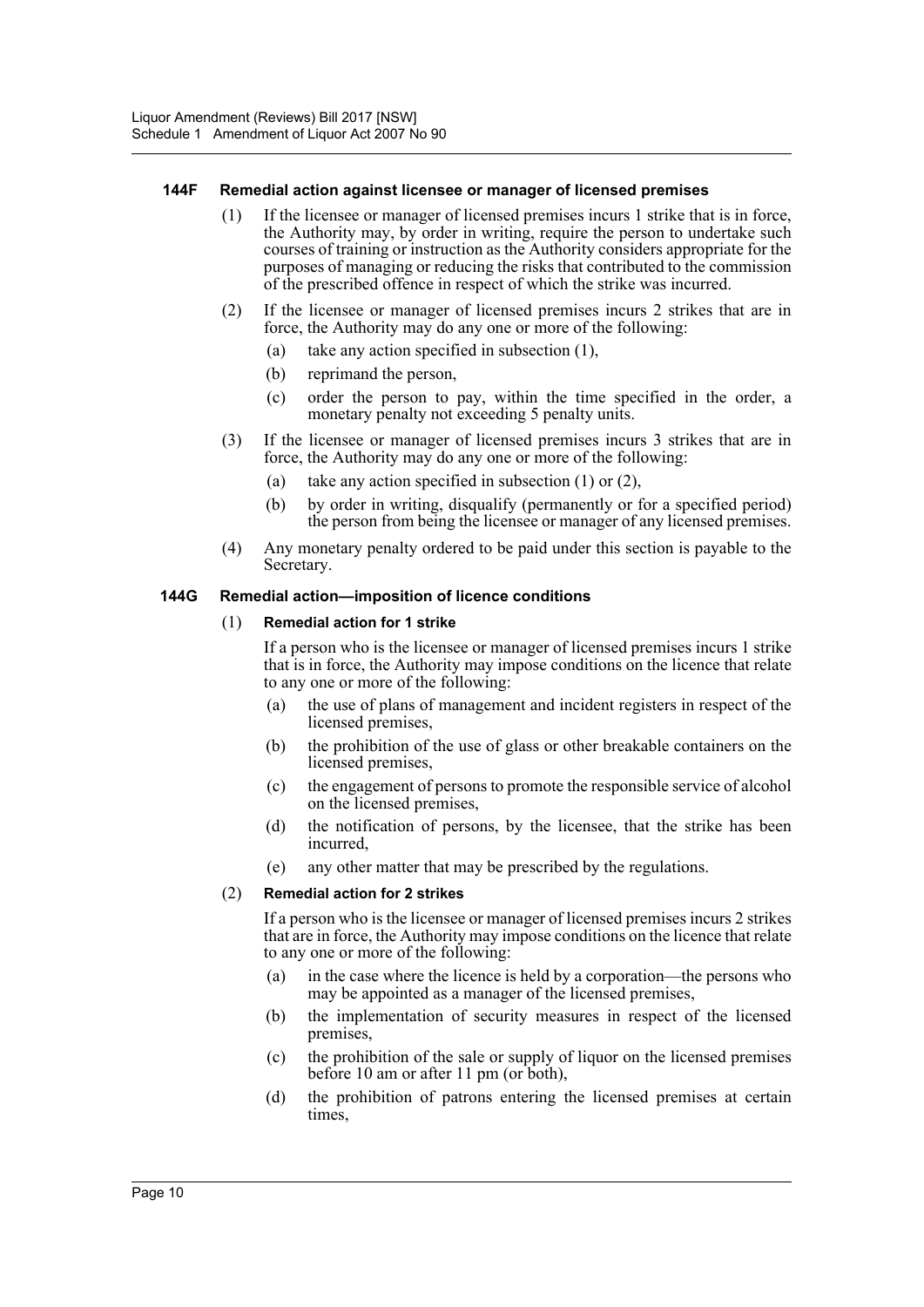- (e) the prohibition of the sale or supply of certain types of liquor on the licensed premises (including liquor with a high alcohol content or liquor that is intended to be consumed rapidly such as a shot),
- (f) the prohibition of certain types of entertainment on the licensed premises,
- (g) any matter referred to in subsection (1),
- (h) any other matter that may be prescribed by the regulations.

#### (3) **Remedial action for 3 strikes**

If a person who is the licensee or manager of licensed premises incurs 3 strikes that are in force, the Authority may do any one or more of the following:

- (a) by order in writing, suspend the licence for up to 12 months,
- (b) by order in writing, cancel the licence and disqualify (for up to 12 months) any of the following persons from being granted a licence in respect of the premises to which the cancelled licence related (the *subject premises*):
	- (i) any person who was a business owner under the cancelled licence at the time the prescribed offence resulting in the third strike being incurred was committed,
	- (ii) any close associate of any such business owner,
- (c) impose a condition on the licence, or any subsequent licence issued in respect of the subject premises, that a person who is disqualified under paragraph (b) must not be employed or otherwise engaged as an employee or agent of the licensee or manager of those premises,
- (d) impose a condition on the licence relating to any matter referred to in subsections  $(1)$  and  $(2)$ ,
- (e) impose, vary or revoke any other condition on the licence that is not inconsistent with this Act.

#### **144H Authority may impose other conditions in certain circumstances**

- (1) If, in relation to licensed premises, the Authority is satisfied that:
	- (a) there is or has been a practice of terminating the employment of persons as the licensee or manager of the premises primarily for the reason of avoiding remedial action being taken in respect of the licence as a result of strikes incurred by such persons, and
	- (b) there has been, with the subsequent employment of any person as the licensee or manager of the premises, no improvement in managing or reducing the risks that contributed to the commission of the prescribed offences in respect of which those strikes were incurred,

the Authority may impose conditions on the licence to limit the practice referred to in paragraph (a) or to manage or reduce the risk of the commission of prescribed offences on the licensed premises.

(2) The conditions that the Authority may impose under this section include conditions relating to the employment of a person as the licensee or manager of the licensed premises.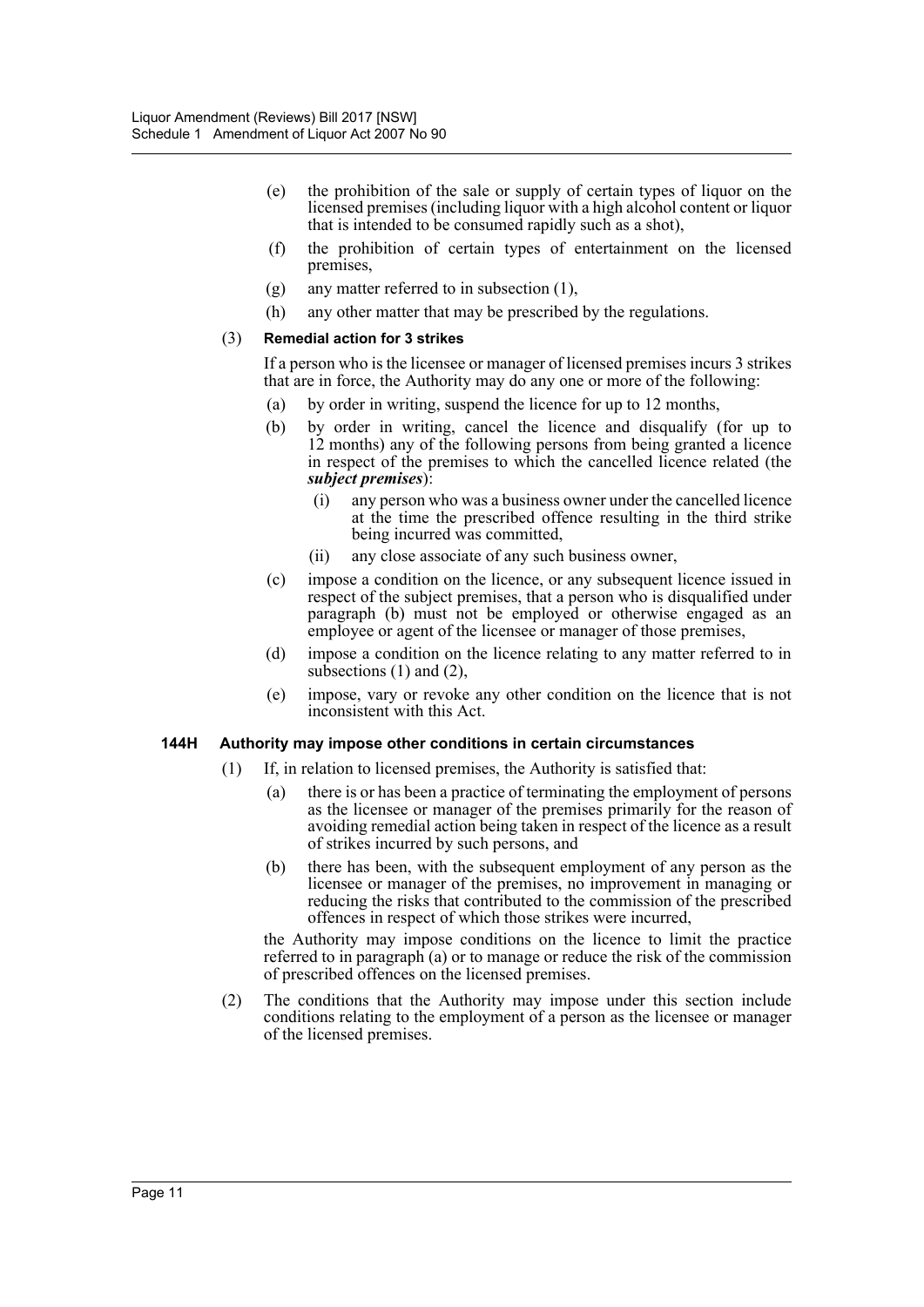## **Division 3 Strikes incurred on club licences**

#### **144I Incurring strikes—club licences**

- (1) A first strike is incurred on a club licence if:
	- (a) the manager of the club premises commits a prescribed offence, and
	- (b) no other strike is in force in respect of the licence, and
	- (c) the Authority decides to impose the strike because of the seriousness of any harm that may have resulted from, or been associated with, the commission of the offence.
- (2) A second strike is incurred on a club licence if:
	- (a) the manager of the club premises commits a prescribed offence, and
	- (b) one strike was in force in respect of the licence when the offence was committed, and
	- (c) the Authority decides that a second strike should be incurred because of the seriousness of any harm that may have resulted from, or been associated with, the commission of the offence.
- (3) A third strike is incurred on a club licence if:
	- (a) the manager of the club premises commits a prescribed offence, and
	- (b) 2 strikes were in force in respect of the licence when the offence was committed, and
	- (c) the Authority decides to impose the third strike after taking the following into account:
		- (i) the seriousness of any harm that may have resulted from, or been associated with, the commission of the offence,
		- (ii) any other matter that may be prescribed by the regulations.

#### **144J Remedial action—imposition of licence conditions**

#### (1) **Remedial action for one strike**

If one strike is incurred on a club licence and the strike is in force, the Authority may impose conditions on the licence that relate to any one or more of the following:

- (a) the use of plans of management and incident registers in respect of the club premises,
- (b) the prohibition of the use of glass or other breakable containers on the club premises,
- (c) the engagement of persons to promote the responsible service of alcohol at the club premises,
- (d) the notification of persons, by the licensee, that the strike or strikes have been incurred,
- (e) requiring the manager of the club premises or the members of the governing body of the club to undergo training,
- (f) any other matter that may be prescribed by the regulations.

## (2) **Remedial action for 2 strikes**

If 2 strikes are incurred on a club licence and the strikes are in force, the Authority may impose conditions on the licence that relate to any one or more of the following: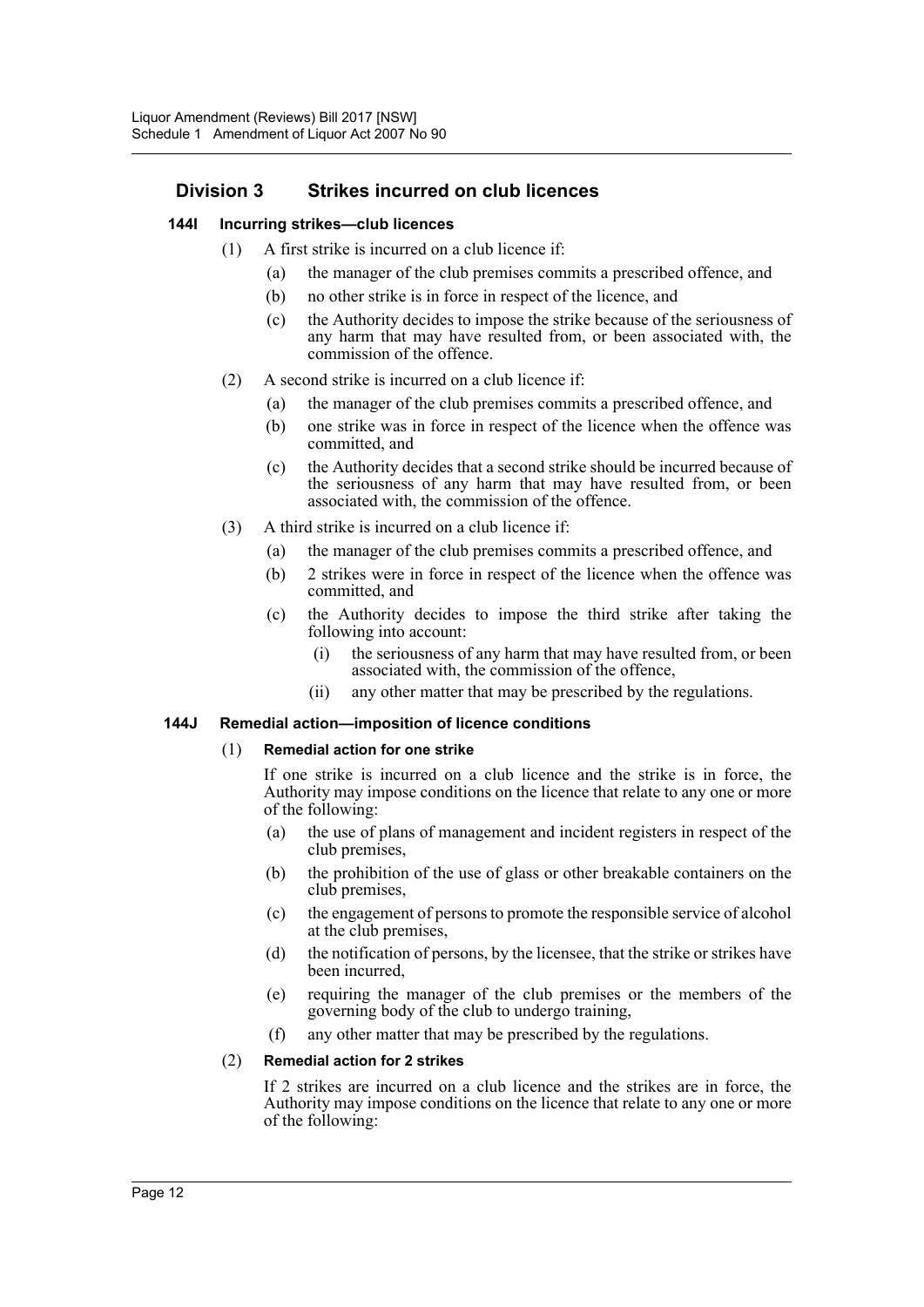- (a) the persons who may be appointed as a manager of the club premises,
- (b) the implementation of security measures in respect of the club premises,
- (c) the prohibition of the sale or supply of liquor on the club premises before 10 am or after 11 pm (or both),
- (d) the prohibition of patrons entering the club premises at certain times,
- (e) the prohibition of the sale or supply of certain types of liquor on the club premises (including liquor with a high alcohol content or liquor that is intended to be consumed rapidly such as a shot),
- (f) the prohibition of certain types of entertainment on the club premises,
- (g) any matter referred to in subsection (1),
- (h) any other matter that may be prescribed by the regulations.

#### (3) **Remedial action for 3 strikes**

If 3 strikes are incurred on a club licence and the strikes are in force, the Authority may do any one or more of the following:

- (a) by order in writing, disqualify (permanently or for a specified period) a person who held any of the following positions at the time the prescribed offence resulting in the third strike being incurred was committed from holding any of those positions:
	- (i) secretary of the club,
	- (ii) manager of any of the premises of the club,
	- (iii) member of the governing body of the club,
- (b) by order in writing, disqualify (permanently or for a specified period) any such person from being the secretary of any other registered club, holding any licence or being appointed to manage any other licensed premises,
- (c) by order in writing, appoint a person to administer the affairs of the club who, on appointment and until the Authority orders otherwise, has, to the exclusion of any other person or body of persons, the functions of the governing body of the club,
- (d) impose a condition on the club licence that a person who is disqualified under paragraph (a) must not be employed or otherwise engaged as an employee or agent of the club or of the manager of any of the club's premises,
- (e) impose a condition on the club licence relating to any matter referred to in subsections (1) and (2),
- (f) impose, vary or revoke any other condition on the club licence that is not inconsistent with this Act.

## **Division 4 General provisions**

#### **144K Commencement and expiration of strikes**

- (1) A strike comes into force on the day on which the strike is imposed by the Authority.
- (2) Unless sooner revoked under this Part, a strike expires on the third anniversary of the day on which it comes into force.
- (3) The expiration of a strike does not affect the continued operation of any remedial action taken as a result of the strike.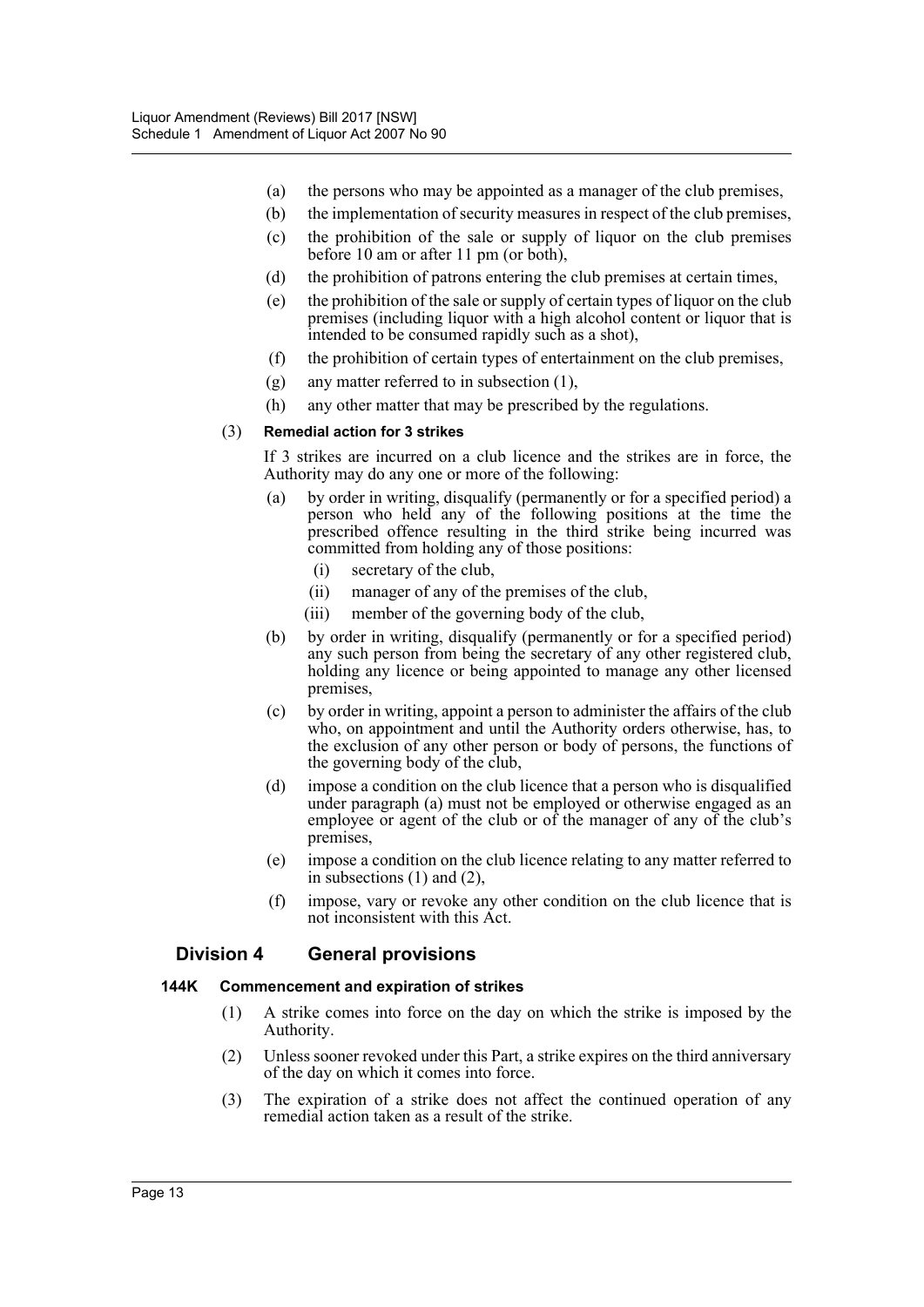#### **144L Provisions relating to conditions under this Part**

- (1) In imposing a condition under this Part, the Authority may (but is not required to) specify a period for which the condition is to apply.
- (2) The Authority may, at any time, vary or revoke a condition imposed under this Part.
- (3) If a period for which a condition under this Part is to apply is not specified, the condition remains in force until revoked by the Authority.

#### **144M Requirements relating to making of reviewable decisions**

- (1) The Authority must, in making a reviewable decision:
	- (a) notify the following persons in writing that the Authority is deciding the matter and invite those persons to make a submission within a specified period of at least 21 days:
		- (i) the licensee or manager in respect of whom the decision relates,
		- (ii) if the decision is whether a second or third strike should be imposed—each interested person in the business carried on under the licence concerned (but only if the person's name has been provided to the Authority under section 41 or 55) and the owner of the licensed premises,
		- (iii) any other person prescribed by the regulations, and
	- (b) take into account any submissions received before the end of the specified period from any of the following:
		- (i) a person referred to in paragraph (a),
		- (ii) the NSW Police Force,
		- (iii) Liquor and Gaming NSW, Department of Industry, and
	- (c) take into account each of the following to the extent that the Authority considers it to be relevant to the decision:
		- (i) whether the licensed premises were declared premises within the meaning of Schedule 4 when the offences that caused a strike are alleged to have been committed,
		- (ii) the size and patron capacity of the licensed premises and how this may impact on the ability of the licensee or manager to prevent the commission of prescribed offences,
		- (iii) the history and nature of the commission of prescribed offences by the licensee or manager,
		- (iv) the history and nature of violent incidents that have occurred in connection with the licensed premises,
		- (v) whether other action would be preferable,
		- (vi) whether there have been changes to the persons who are the licensee, manager or business owner,
		- (vii) whether there have been changes to the business practices in respect of the business carried on under the licence,
		- (viii) any other matter prescribed by the regulations.
- (2) Subsection (1) does not prevent the Authority from taking into account any other matter that the Authority considers relevant to the proper making of a reviewable decision.
- (3) The Authority must, as soon as practicable after making a reviewable decision, give notice in writing of the decision, the reasons for the decision and any right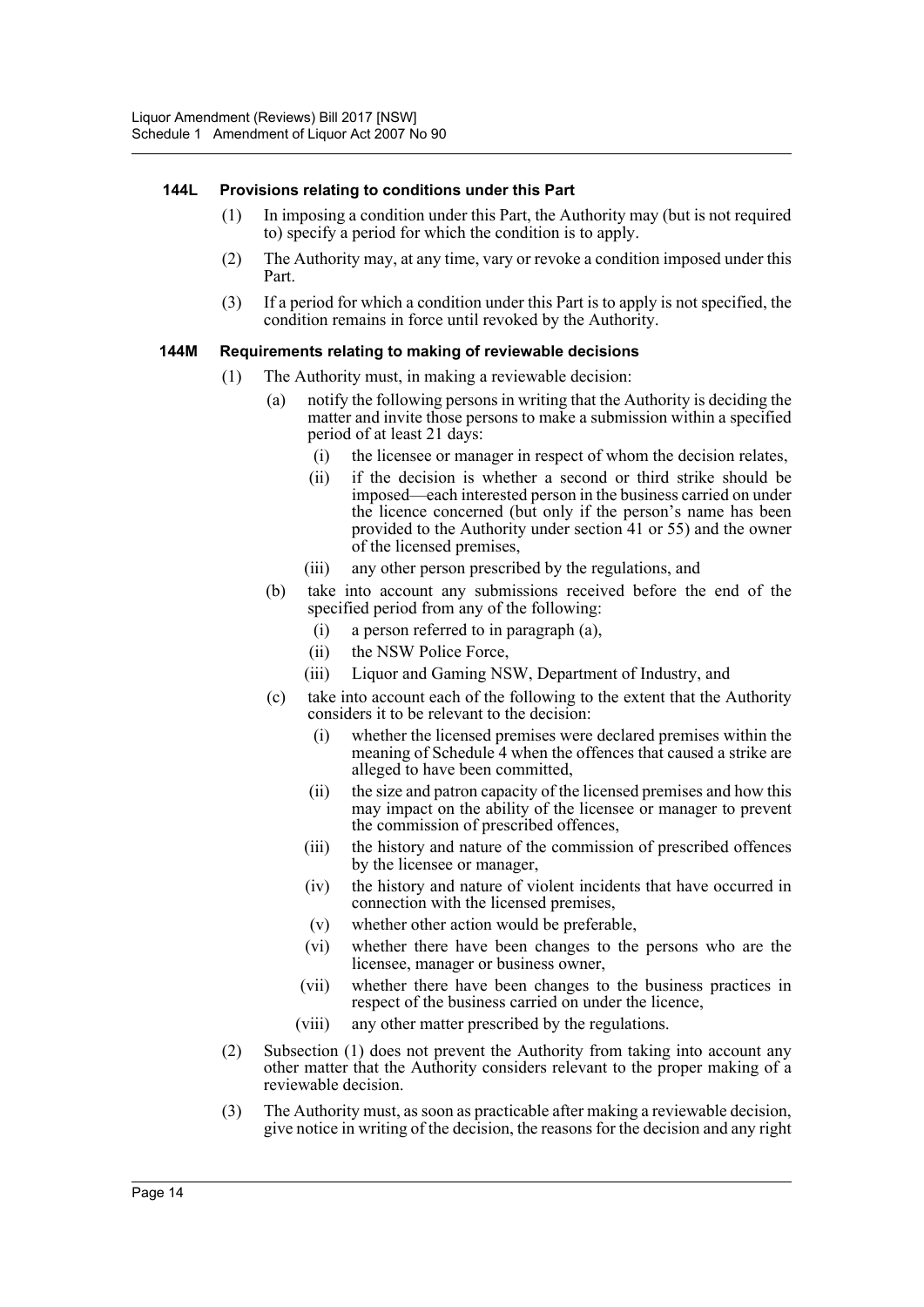of review in respect of the decision to each person that is required to be notified by the Authority under subsection (1) (a) in respect of the decision.

- (4) A submission provided to the Authority under subsection (1) (b) (i) may not be used for the purposes of prosecuting an offence under this Act.
- (5) The regulations may prescribe guidelines setting out how the matters referred to in subsection  $(1)$   $(c)$  are to be taken into account by the Authority.

#### **144N Administrative review by NCAT**

- (1) An application to the Civil and Administrative Tribunal for an administrative review under the *Administrative Decisions Review Act 1997* of a reviewable decision may be made by a person who is required to be notified of the decision under section 144M.
- (2) Any such application is to be made no later than 21 days after the person receives the notification.
- (3) Part 2 of Chapter 3 of the *Administrative Decisions Review Act 1997* does not apply to an application to the Civil and Administrative Tribunal for an administrative review of a reviewable decision.
- (4) An application for a review operates to stay the reviewable decision unless the Civil and Administrative Tribunal otherwise directs.
- (5) The operation of any remedial action taken in respect of a strike is suspended during any time that the decision to impose the strike is stayed.
- (6) In determining an application for review under this section, the Civil and Administrative Tribunal must take into account any matter that was required to be taken into account in making the reviewable decision that is the subject of the review.

#### **144O Review by Authority of decision to impose strike**

- (1) If the Authority imposes a strike under Division 2 or 3, the licensee or manager in respect of whom the strike relates may, after the period of 6 months following the date on which the strike was imposed, apply to the Authority for a review of its decision to impose the strike.
- (2) An application under this section must be accompanied by the fee prescribed by the regulations.
- (3) In determining an application for a review under this section, the Authority may:
	- (a) confirm its decision to impose the strike, or
	- (b) revoke the strike.
- (4) The Authority may decide to revoke the strike only if the Authority is satisfied that:
	- (a) the licensee or manager in respect of whom the strike relates has complied with any remedial action imposed by the Authority in relation to the strike, and
	- (b) the licensee or manager has implemented measures, or undertaken a course of training or instruction, to manage or reduce the risks that contributed to the commission of the prescribed offence in respect of which the strike was imposed, and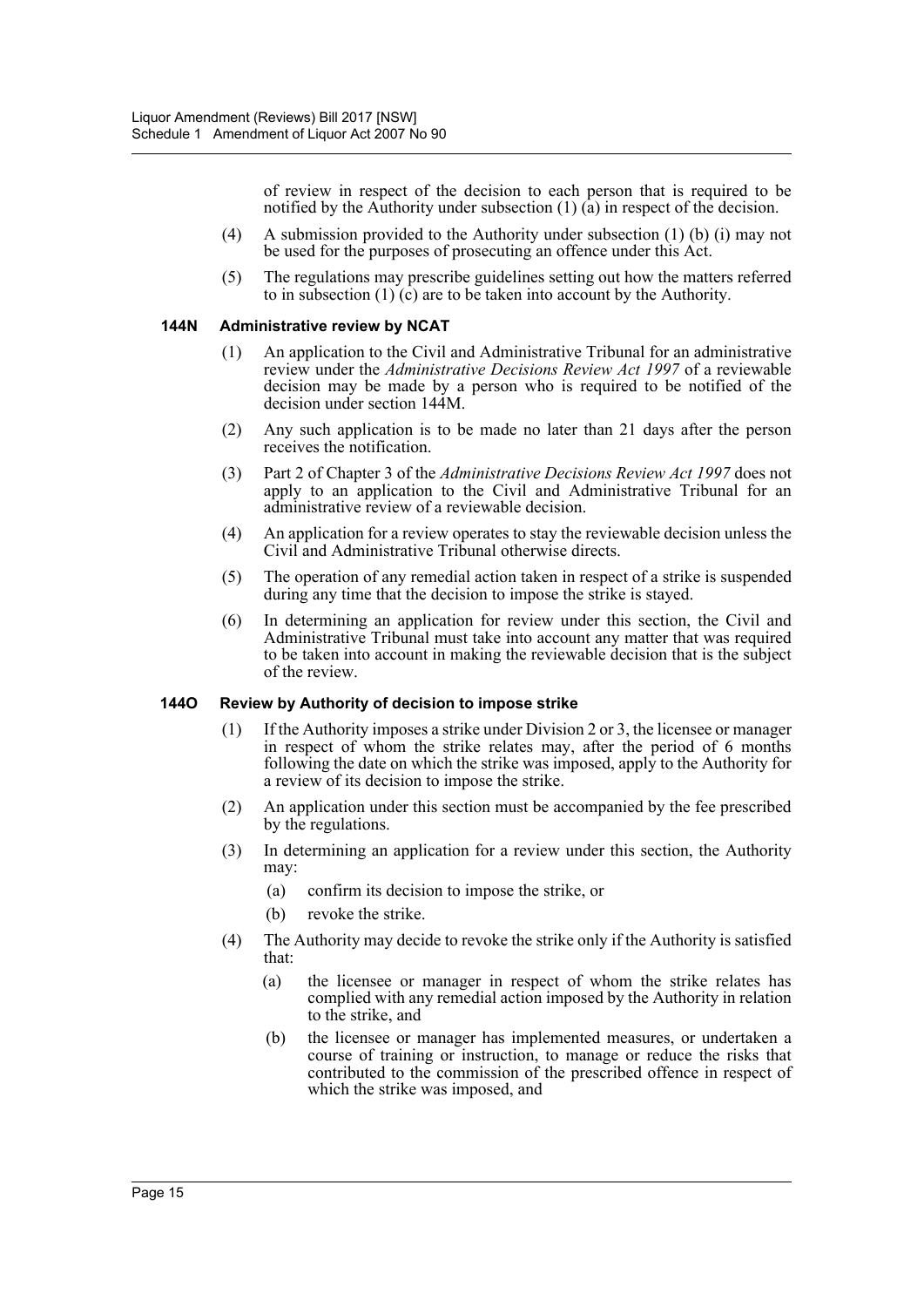- (c) the provisions of this Act or the regulations referred to in the definition of *prescribed offence* in section 144B have not, since the strike was imposed, been contravened:
	- (i) by the person who incurred the strike, or
	- (ii) in the case of a strike incurred on a club licence—by a manager of the club premises.
- (5) If a strike is revoked by the Authority under this section, any remedial action taken as a result of the strike ceases to have effect unless the Authority determines otherwise.

#### **144P Effect of appeals against convictions for prescribed offences**

(1) An appeal against a conviction for a prescribed offence does not operate to prevent a strike being incurred as a result of the commission of the offence or to prevent the taking of remedial action in respect of such a strike but an appeal does operate to suspend the operation of any such remedial action until the appeal is determined or withdrawn.

**Note.** If the appeal is successful and the conviction is overturned a strike based on the conviction is revoked and any remedial action taken as a result of such a strike ceases to have effect.

(2) The Authority may, if satisfied that circumstances have changed during the period that the operation of remedial action is suspended under this section, replace the remedial action with any remedial action that the Authority could have taken had those changed circumstances applied when the relevant strike was incurred.

## **[45] Section 152 Evidentiary provisions**

Insert "(as in force before its repeal by the *Liquor Amendment (Reviews) Act 2017*)" after "section 116AA" in section  $152(1)$  (n2).

#### **[46] Section 159 Regulations**

Omit section 159 (2) (f1). Insert instead:

(f1) any matter relating to the operation of a prescribed precinct ID scanner system and the use of patron ID scanners under Division 4 of Part 6,

#### **[47] Schedule 1 Savings and transitional provisions**

Insert after Part 13:

## **Part 14 Provisions consequent on enactment of Liquor Amendment (Reviews) Act 2017**

#### **54 Definition**

In this Part:

*amending Act* means the *Liquor Amendment (Reviews) Act 2017*.

#### **55 Application of extended freeze period to Kings Cross precinct**

The substitution of the definition of *freeze period* in section 47A (1) by the amending Act does not affect anything done (including any application that was made) in the period between: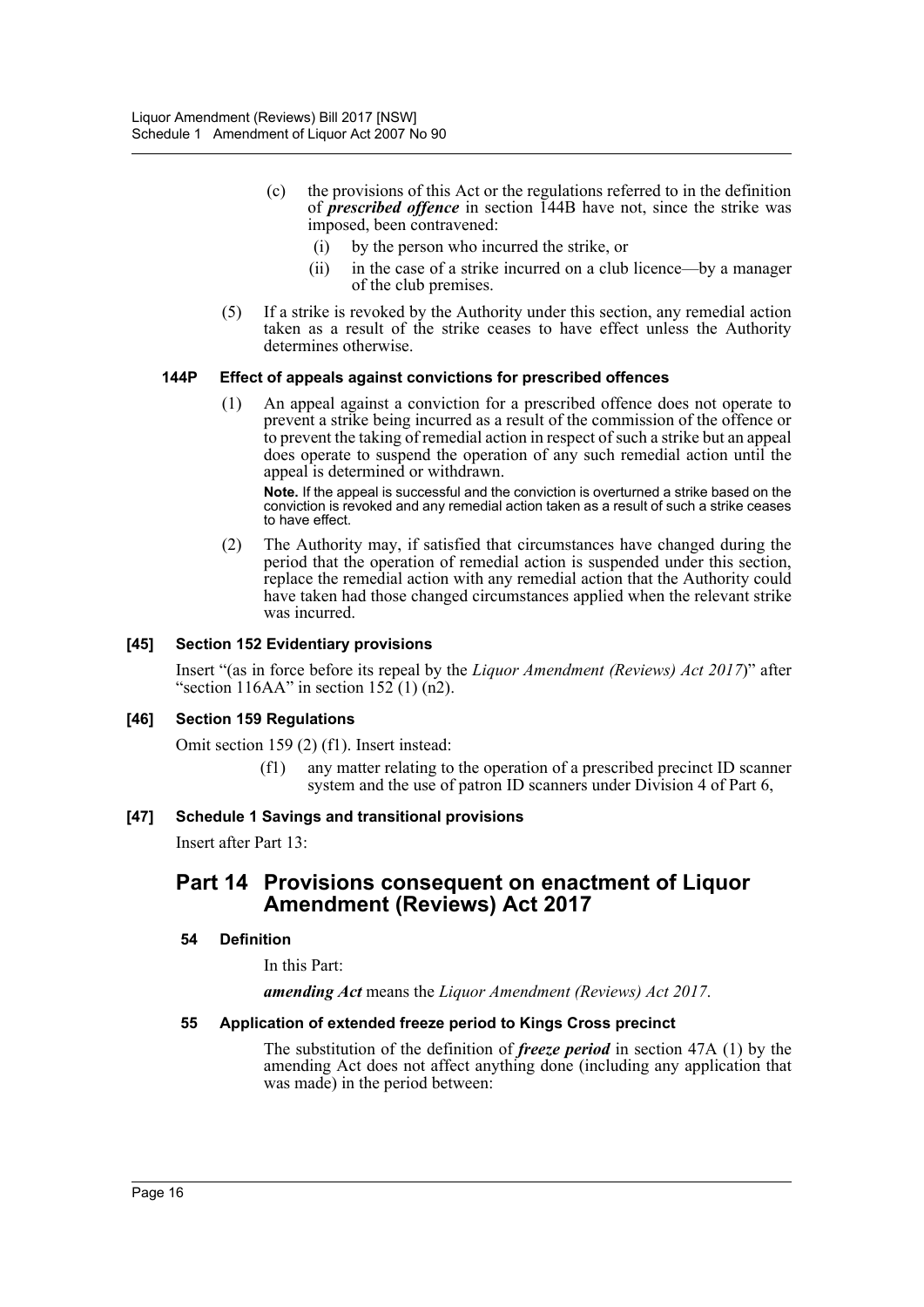- (a) the end of the period referred to in paragraph (a) of that definition (as in force before its substitution by the amending Act), and
- (b) the substitution of that definition by the amending Act.

#### **56 Prescribed precincts**

- (1) Anything done under Division 3 of Part 6 of this Act (including, without limitation, any approval or order given or made under that Division) that, immediately before the repeal of that Division by the amending Act, had effect under that Division is taken to have been done, and to have effect, under Division 4 of Part 6 of this Act.
- (2) Without limiting subclause (1), the Kings Cross precinct ID scanner system approved by the Secretary under Division 3 of Part 6 of this Act is, on the repeal of that Division by the amending Act, taken to have been approved by the Secretary under Division 4 of Part  $\vec{6}$  of this Act as the prescribed precinct ID scanner system in respect of the Kings Cross precinct.
- (3) This clause is subject to the regulations.

## **57 3 strikes scheme under Part 9A**

- (1) Any strike incurred under Part 9A of this Act and in force immediately before the substitution of that Part by the amending Act is revoked.
- (2) However, the revocation of an existing strike by this clause does not affect the continued operation of any remedial action taken under Part 9A in respect of the strike before the commencement of this clause. Part 9A, as in force immediately before the substitution of that Part by the amending Act, continues to apply in relation to the taking of any such existing remedial action as if that Part had not been substituted by the amending Act.
- (3) A strike may be imposed under Part 9A (as substituted by the amending Act) only in respect of offences committed after the commencement of that substitution<sup>1</sup>

## **[48] Schedule 5 Freeze precincts**

Omit the Schedule.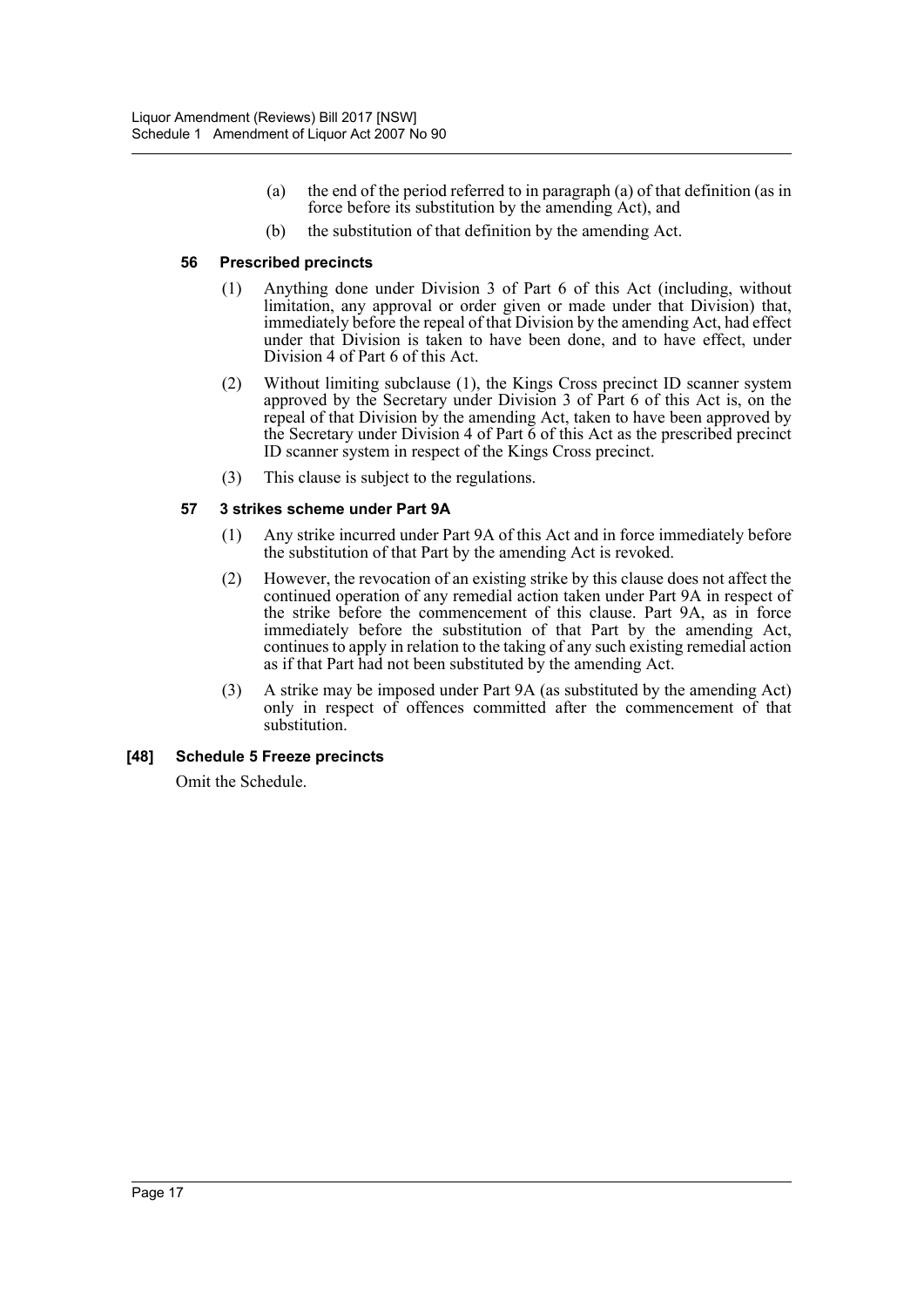## <span id="page-18-0"></span>**Schedule 2 Amendment of other gaming and liquor legislation**

## **2.1 Casino Control Act 1992 No 15**

## **[1] Section 3 Definitions**

Insert in alphabetical order in section 3 (1): *Secretary* means the Secretary of the Department of Industry.

## **[2] Section 16 Cost of investigations to be paid by applicant**

Omit "the Authority" where secondly occurring in section 16 (1). Insert instead "the Secretary".

**[3] Sections 26 (1), 114 (1) and (4), 115 (1) and (4), 115A (1) and (4), 119 (5) and 121** Omit "the Authority" wherever occurring. Insert instead "the Secretary".

# **[4] Section 35A Cost of investigations into certain major changes**

Omit "the Authority" where secondly occurring in section 35A (2). Insert instead "the Secretary".

## **[5] Section 35A (5)**

Omit "the Authority" where secondly occurring. Insert instead "the Secretary".

## **[6] Section 51 Cost of investigations to be paid by applicant**

Omit "the Authority" where secondly occurring in section 51 (1). Insert instead "the Secretary".

## **[7] Section 166A**

Insert after section 166:

## **166A Delegation by Secretary**

The Secretary may delegate to any Public Service employee any of the Secretary's functions under this Act (other than this power of delegation).

## **[8] Section 168 Prosecution for offences**

Omit "of the Department of Justice" wherever occurring in section 168 (4) (d) and (5).

## **2.2 Gaming and Liquor Administration Act 2007 No 91**

## **[1] Section 3 Definitions**

Omit "Justice" from the definition of *Department*. Insert instead "Industry".

## **[2] Section 36A Review by Authority of certain decisions**

Omit "116AA (4) or" from paragraph (a) (viiia) of the definition of *reviewable decision* in section  $36A(1)$ .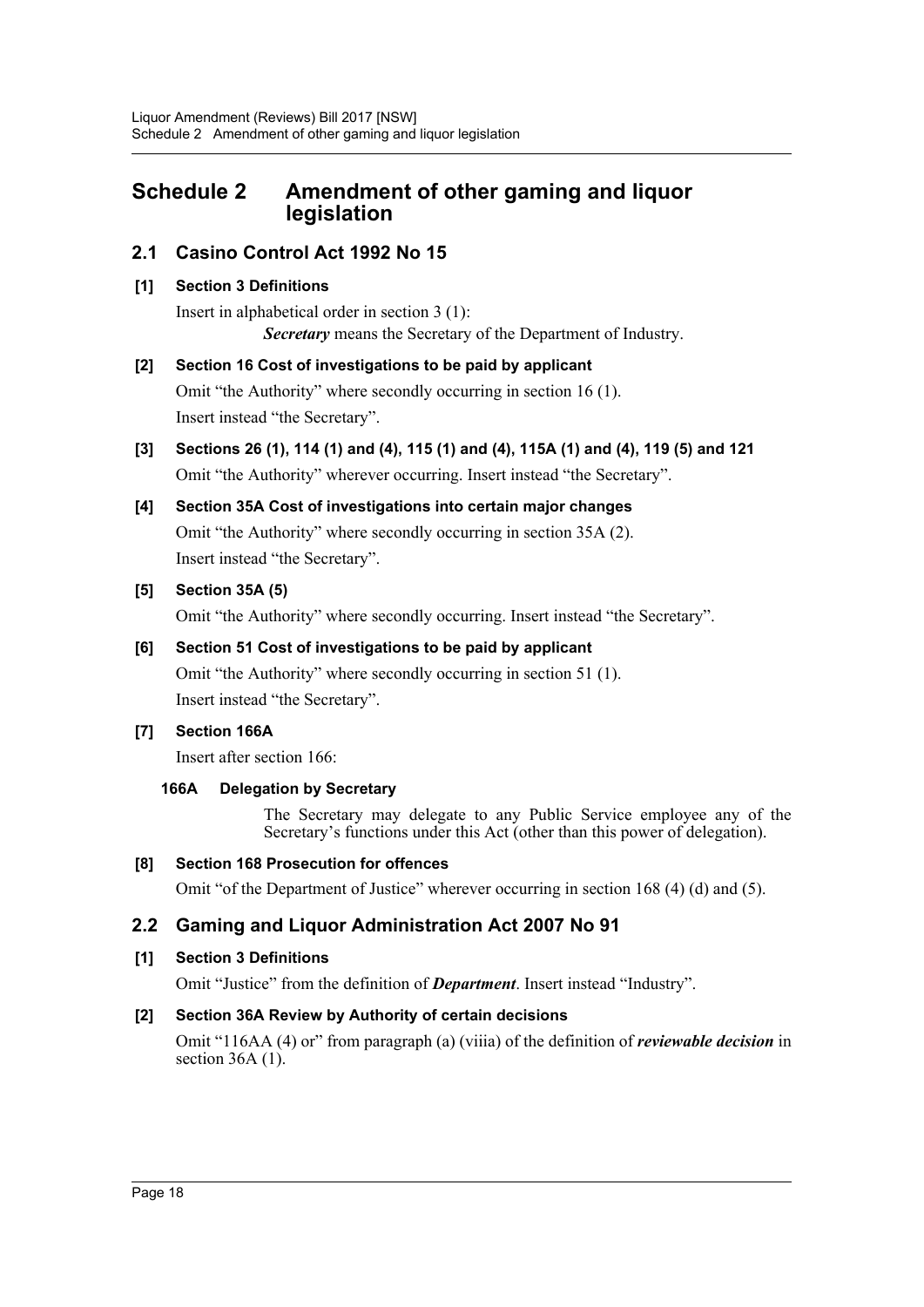## **[3] Section 38B**

Insert after section 38A:

#### **38B Payment of fees under gaming and liquor legislation**

- (1) Any fee required to be paid under the gaming and liquor legislation (including any fee charged or determined by the Authority) is payable to the Secretary.
- (2) Subsection (1) does not limit the operation of any provision of the gaming and liquor legislation that requires fees to be paid to the Secretary.

#### **[4] Section 40**

Omit the section. Insert instead:

#### **40 Recovery of money due to Secretary**

- (1) Any money due to the Secretary under the gaming and liquor legislation (including any monetary penalty imposed by the Authority or any costs it orders to be paid) may be recovered by the Secretary in a court of competent jurisdiction as a debt due to the Crown.
- (2) This section does not limit the operation of section 26 of the *Casino Control Act 1992*.

## **2.3 Gaming Machines Act 2001 No 127**

**[1] Whole Act (except where otherwise amended by this Subschedule and clause 7 (2) of Schedule 1)**

Omit "Director-General" wherever occurring. Insert instead "Secretary".

#### **[2] Section 4 Definitions**

Omit the definition of *Director-General*. Insert in alphabetical order: *Secretary* means the Secretary of the Department of Industry.

## **[3] Sections 23 (3), 28 (3) and 108 (1)**

Omit "the Authority" wherever occurring. Insert instead "the Secretary".

## **[4] Section 36 Approval of LIA by Authority**

Insert "to the Secretary" after "paid" in section 36 (2).

## **[5] Section 63 Application for declaration of device as approved gaming machine**

Insert after section 63 (2A):

(2B) Any amount required to be paid under subsection (2) or (2A) is payable to the Secretary.

## **[6] Section 63 (3)**

Omit "the Authority" where firstly occurring. Insert instead "the Secretary".

## **[7] Section 131 Disciplinary powers of Authority**

Insert after section 131 (2):

(2A) Any monetary penalty or costs ordered to be paid under subsection (2) are payable to the Secretary.